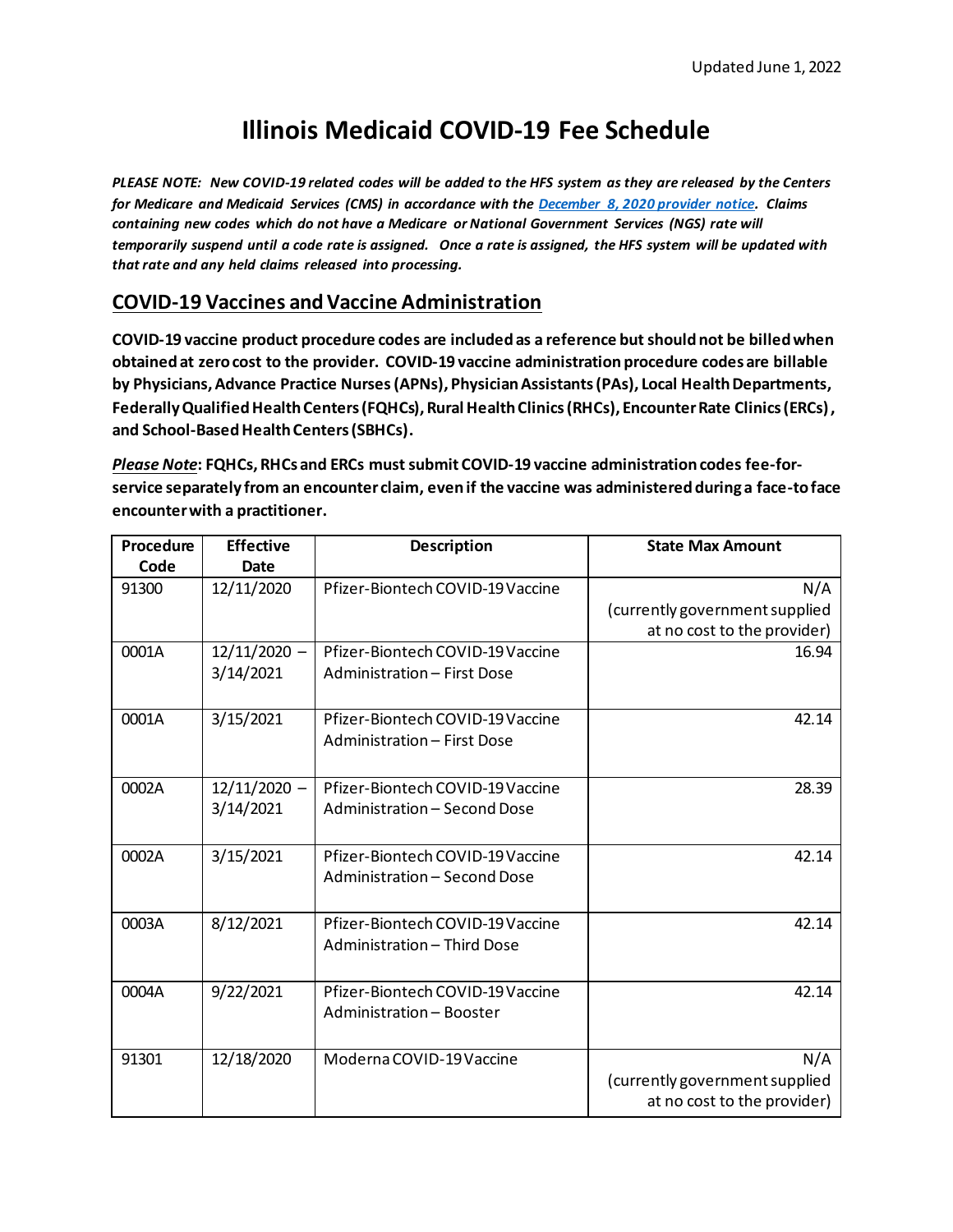| 0011A | $12/18/2020 -$<br>3/14/2021 | Moderna COVID-19 Vaccine<br>Administration - First Dose                                       | 16.94                                                                |
|-------|-----------------------------|-----------------------------------------------------------------------------------------------|----------------------------------------------------------------------|
| 0011A | 3/15/2021                   | Moderna COVID-19 Vaccine<br><b>Administration - First Dose</b>                                | 42.14                                                                |
| 0012A | $12/18/2020 -$<br>3/14/2021 | Moderna COVID-19 Vaccine<br>Administration - Second Dose                                      | 28.39                                                                |
| 0012A | 3/15/2021                   | Moderna COVID-19 Vaccine<br>Administration - Second Dose                                      | 42.14                                                                |
| 0013A | 8/12/2021                   | Moderna COVID-19 Vaccine<br>Administration - Third Dose                                       | 42.14                                                                |
| 91303 | 2/27/2021                   | Janssen (Johnson & Johnson) COVID-<br>19 Vaccine                                              | N/A<br>(currently government supplied<br>at no cost to the provider) |
| 0031A | $2/27/2021 -$<br>3/14/2021  | Janssen (Johnson & Johnson) COVID-<br>19 Vaccine Administration - Single<br>Dose              | 28.39                                                                |
| 0031A | 3/15/2021                   | Janssen (Johnson & Johnson) COVID-<br>19 Vaccine Administration - Single<br>Dose              | 42.14                                                                |
| 0034A | 10/20/2021                  | Janssen (Johnson & Johnson) COVID-<br>19 Vaccine Administration - Booster                     | 42.14                                                                |
| 91305 | 1/3/2022                    | Pfizer-BioNTech Covid-19 Vaccine<br>Pre-Diluted (Gray Cap)                                    | N/A<br>(currently government supplied<br>at no cost to the provider) |
| 0051A | 1/3/2022                    | Pfizer-BioNTech Covid-19 Vaccine<br>Pre-Diluted (Gray Cap)<br>Administration - First dose     | 41.80                                                                |
| 0052A | 1/3/2022                    | Pfizer-BioNTech Covid-19 Vaccine<br>Pre-Diluted (Gray Cap)<br>Administration - Second dose    | 41.80                                                                |
| 0053A | 1/3/2022                    | Pfizer-BioNTech Covid-19 Vaccine<br>Pre-Diluted (Gray Cap)<br>Administration - Third dose     | 41.80                                                                |
| 0054A | 1/3/2022                    | Pfizer-BioNTech Covid-19 Vaccine<br>Pre-Diluted (Gray Cap)<br><b>Administration - Booster</b> | 41.80                                                                |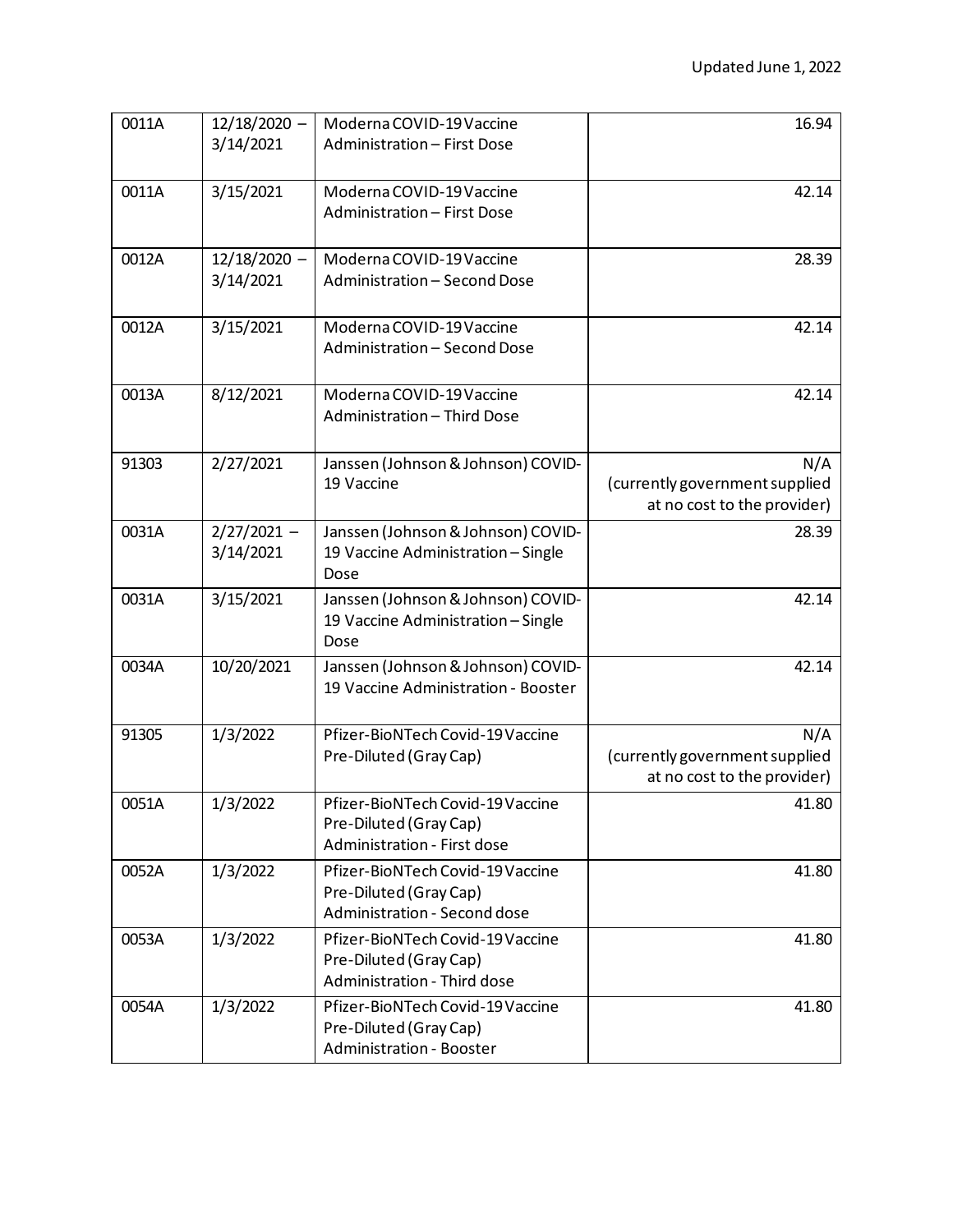| 91306 | 10/20/2021 | Moderna COVID-19 Vaccine (Low<br>Dose)                                                                                                                                                                                                                   | N/A<br>(currently government supplied<br>at no cost to the provider) |
|-------|------------|----------------------------------------------------------------------------------------------------------------------------------------------------------------------------------------------------------------------------------------------------------|----------------------------------------------------------------------|
| 0064A | 10/20/2021 | Moderna COVID-19 Vaccine Low<br>Dose Administration - Booster                                                                                                                                                                                            | 42.14                                                                |
| 91307 | 10/29/2021 | Pfizer-BioNTech COVID-19 Pediatric<br>Vaccine                                                                                                                                                                                                            | N/A<br>(currently government supplied<br>at no cost to the provider) |
| 0071A | 10/29/2021 | Pfizer-BioNTech COVID-19 Pediatric<br>Vaccine - Administration - First dose                                                                                                                                                                              | 42.14                                                                |
| 0072A | 10/29/2021 | Pfizer-BioNTech COVID-19 Pediatric<br>Vaccine - Administration - Second<br>dose                                                                                                                                                                          | 42.14                                                                |
| 0073A | 01/03/2022 | Pfizer-BioNTech Covid-19 Pediatric<br>Vaccine (Orange Cap) -<br>Administration - Third dose                                                                                                                                                              | 41.80                                                                |
| 0074A | 05/17/2022 | Pfizer-BioNTech Covid-19 Pediatric<br>Vaccine (Orange Cap) -<br><b>Administration - Booster</b>                                                                                                                                                          | 41.80                                                                |
| 91309 | 3/29/2022  | Moderna COVID-19 Vaccine (Blue<br>Cap) 50MCG/0.5ML (Booster)                                                                                                                                                                                             | N/A<br>(currently government supplied<br>at no cost to the provider) |
| 0094A | 3/29/2022  | Moderna COVID-19 Vaccine (Blue<br>Cap) 50MCG/0.5ML Administration -<br>Booster                                                                                                                                                                           | 42.14                                                                |
| M0201 | 6/8/2021   | COVID-19 Vaccine Administration<br>Inside a Patient's Home<br><b>Note:</b> please see the HFS 7/2/21<br>provider notice for information;<br>however, per CMS billing of this<br>code is no longer limited to once per<br>DOS, per home effective 8/24/21 | 37.05                                                                |

## **Vaccine Counseling**

**Billable by Local Health Departments, Physicians, Advance Practice Nurses(APNs), Physician Assistants (PAs), and School-Based Health Centers (SBHCs). Intended to provide reimbursementfor the additional time needed for parental/caregiver counseling and informed consentfor the COVID-19 vaccination of children ages 5 through 20. \****Note***: this code is** *not billable as a telehealth service.*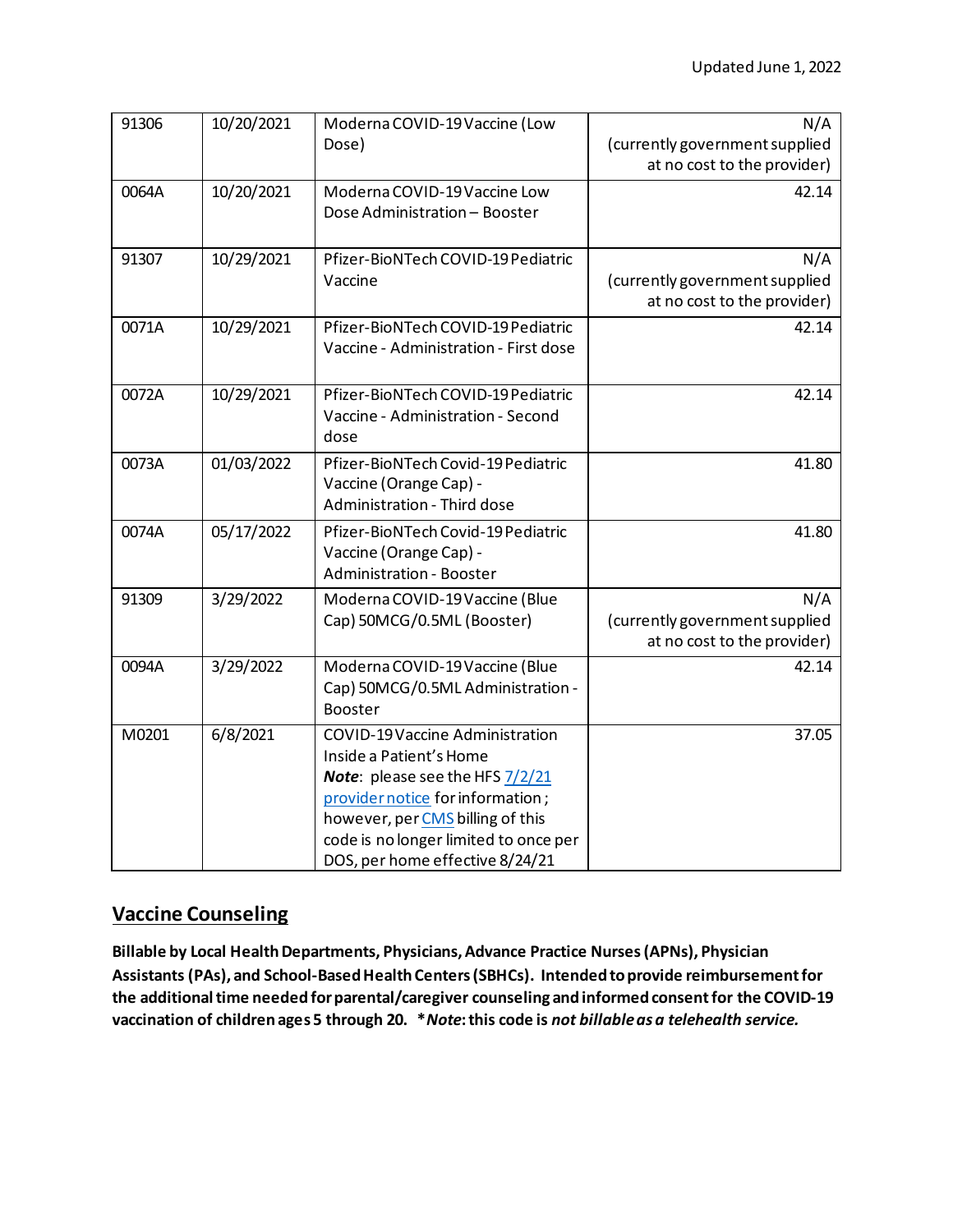| Procedure<br>Code | <b>Effective</b><br><b>Date</b> | Ages     | <b>Description</b>                                                                                       | <b>State</b><br><b>Max</b><br><b>Amount</b> |
|-------------------|---------------------------------|----------|----------------------------------------------------------------------------------------------------------|---------------------------------------------|
| 99402             | 10/29/2021                      | $5 - 20$ | Preventive medicine counseling and/or risk factor<br>reduction intervention(s) provided to an individual | 30.00                                       |
|                   |                                 |          | (separate procedure); approximately 30 min.                                                              |                                             |

## **Virtual Healthcare/Telehealth Expansion**

**Billable by Local Health Departments, Physicians, Advance Practice Nurses(APNs), and Physician Assistants (PAs) – including physicians, APNs, and PAs rendering the service in a Federally Qualified Health Center (FQHC), Rural Health Clinic (RHC), Encounter Rate Clinic (ERC), or School Based Health Center (SBHC):**

\**Note*: all virtual healthcare/telehealth codes must be billed with place of service 02 and GT modifier

| Procedure | <b>Effective</b> | <b>Description</b>                                                               |               |
|-----------|------------------|----------------------------------------------------------------------------------|---------------|
| Code      | <b>Date</b>      |                                                                                  | <b>Max</b>    |
|           |                  |                                                                                  | <b>Amount</b> |
| G0406     | 3/9/2020         | Follow-up inpatient consultation, limited, physicians typically                  | 39.17         |
|           |                  | spend 15 minutes communicating with the patient via                              |               |
|           |                  | telehealth                                                                       |               |
| G0407     | 3/9/2020         | Follow-up inpatient consultation, intermediate, physicians                       | 72.13         |
|           |                  | typically spend 25 minutes communicating with the patient                        |               |
|           |                  | via telehealth                                                                   |               |
| G0408     | 3/9/2020         | Follow-up inpatient consultation, complex, physicians typically                  | 103.70        |
|           |                  | spend 35 minutes communicating with the patient via                              |               |
|           |                  | telehealth                                                                       |               |
| G0425     | 3/9/2020         | Telehealth consultation, emergency department or initial                         | 100.35        |
|           |                  | inpatient, typically 30 minutes communicating with the                           |               |
|           |                  | patient via telehealth                                                           |               |
| G0426     | 3/9/2020         | Telehealth consultation, emergency department or initial                         | 136.14        |
|           |                  | inpatient, typically 50 minutes communicating with the<br>patient via telehealth |               |
| G0427     | 3/9/2020         | Telehealth consultation, emergency department or initial                         | 201.99        |
|           |                  | inpatient, typically 70 minutes or more communicating with                       |               |
|           |                  | the patient via telehealth                                                       |               |
| G2010     | 3/9/2020         | Remote evaluation of recorded video and/or images                                | 9.24          |
|           |                  | submitted by an established patient (e.g., store and forward),                   |               |
|           |                  | including interpretation with follow-up with the patient within                  |               |
|           |                  | 24 business hours, not originating from a related e/m service                    |               |
|           |                  | provided within the previous 7 days nor leading to an e/m                        |               |
|           |                  | service or procedure within the next 24 hours or soonest                         |               |
|           |                  | available appointment                                                            |               |
| G2012     | 3/9/2020         | Brief communication technology-based service, e.g. virtual                       | 13.19         |
|           |                  | check-in, by a physician or other qualified health care                          |               |
|           |                  | professional who can report evaluation and management                            |               |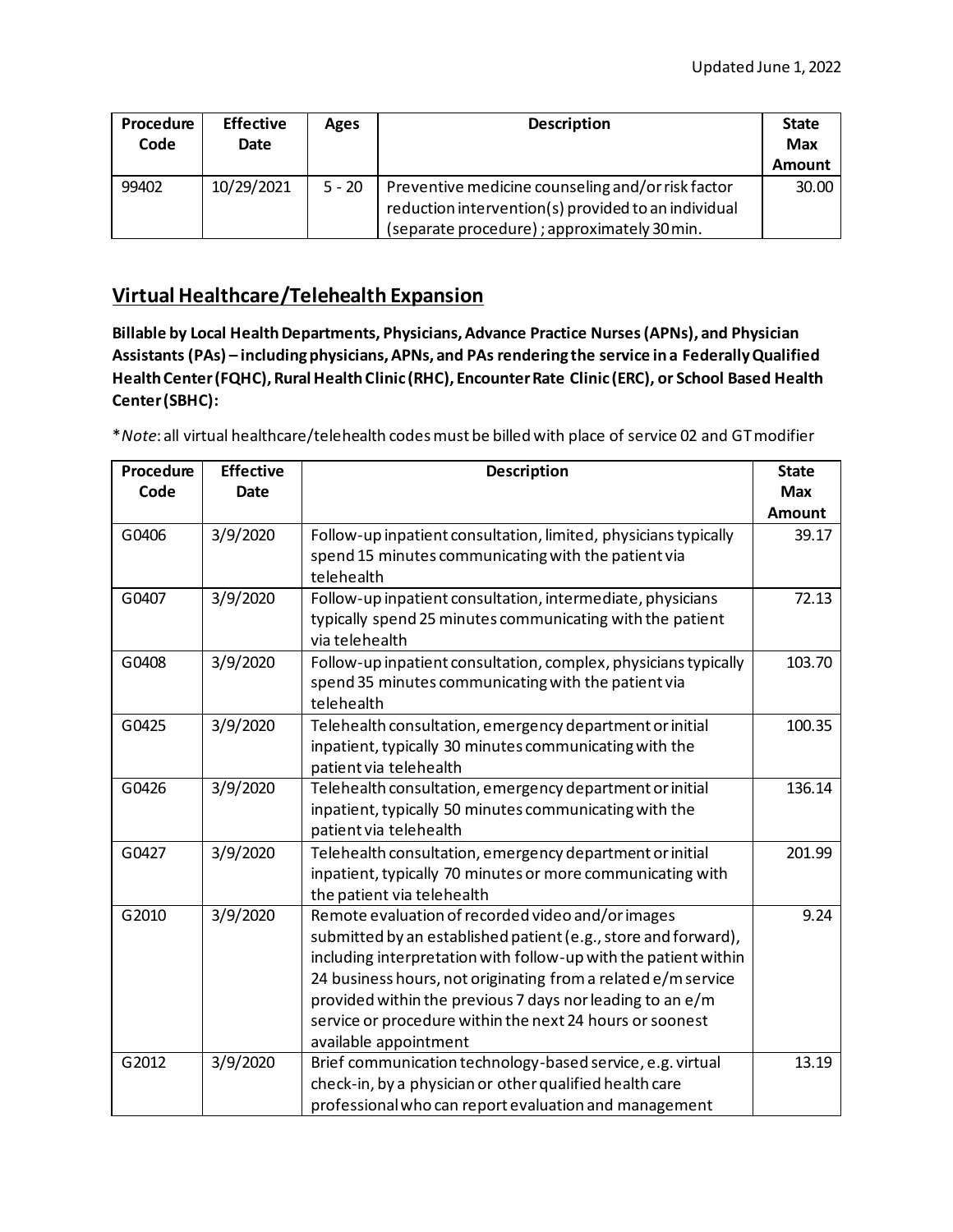|       |                                      | services, provided to an established patient, not originating<br>from a related e/m service provided within the previous 7<br>days nor leading to an e/m service or procedure within the<br>next 24 hours or soonest available appointment; 5-10 minutes<br>of medical discussion                                                                                                                                                                                    |       |
|-------|--------------------------------------|----------------------------------------------------------------------------------------------------------------------------------------------------------------------------------------------------------------------------------------------------------------------------------------------------------------------------------------------------------------------------------------------------------------------------------------------------------------------|-------|
| G2061 | $3/9/2020 -$<br>12/31/2020           | Qualified nonphysician healthcare professional online<br>assessment, for an established patient, for up to seven days,<br>cumulative time during the 7 days; 5-10 minutes                                                                                                                                                                                                                                                                                            | 12.10 |
| G2062 | $3/9/2020 -$<br>12/31/2020           | Qualified nonphysician healthcare professional online<br>assessment service, for an established patient, for up to seven<br>days, cumulative time during the 7 days; 11-20 minutes                                                                                                                                                                                                                                                                                   | 21.37 |
| G2063 | $\frac{1}{3}/9/2020 -$<br>12/31/2020 | Qualified nonphysician qualified healthcare professional<br>assessment service, for an established patient, for up to seven<br>days, cumulative time during the 7 days; 21 or more minutes                                                                                                                                                                                                                                                                           | 33.14 |
| G2250 | 1/1/2021                             | Remote assessment of recorded video and/or images<br>submitted by an established patient (e.g., store and forward),<br>including interpretation with follow-up with the patient within<br>24 business hours, not originating from a related service<br>provided within the previous 7 days nor leading to a service or<br>procedure within the next 24 hours or soonest available<br>appointment                                                                     | 9.24  |
| G2251 | 1/1/2021                             | Brief communication technology-based service, e.g. virtual<br>check-in, by a qualified health care professional who cannot<br>report evaluation and management services, provided to an<br>established patient, not originating from a related service<br>provided within the previous 7 days nor leading to a service or<br>procedure within the next 24 hours or soonest available<br>appointment; 5-10 minutes of clinical discussion                             | 13.05 |
| G2252 | 1/1/2021                             | Brief communication technology-based service, e.g. virtual<br>check-in, by a physician or other qualified health care<br>professional who can report evaluation and management<br>services, provided to an established patient, not originating<br>from a related e/m service provided within the previous 7<br>days nor leading to an e/m service or procedure within the<br>next 24 hours or soonest available appointment; 11-20<br>minutes of medical discussion | 25.14 |
| 98970 | 1/1/2021                             | Qualified nonphysician health care professional online digital<br>assessment and management, for an established patient, for<br>up to 7 days, cumulative time during the 7 days; 5-10 min.                                                                                                                                                                                                                                                                           | 11.36 |
| 98971 | 1/1/2021                             | Qualified nonphysician health care professional online digital<br>assessment and management, for an established patient, for<br>up to 7 days, cumulative time during the 7 days; 11-20 min.                                                                                                                                                                                                                                                                          | 20.31 |
| 98972 | 1/1/2021                             | Qualified nonphysician health care professional online digital<br>assessment and management, for an established patient, for<br>up to 7 days, cumulative time during the 7 days; 21+ min.                                                                                                                                                                                                                                                                            | 32.41 |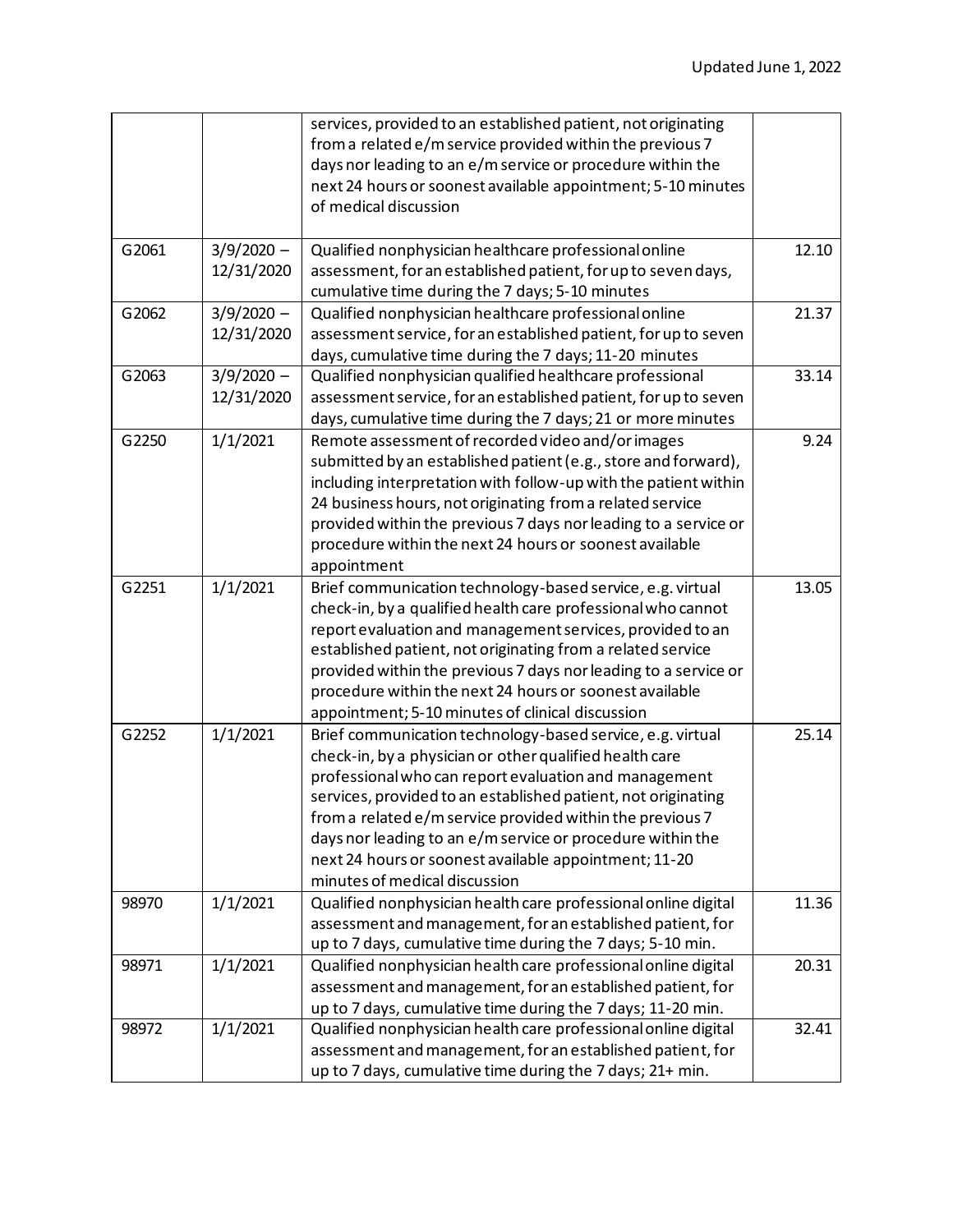| 99421 | 3/9/2020 | Online Digital Evaluation and Management Service, for an<br>established patient, for up to 7 days, cumulative time during<br>the 7 days; 5-10 minutes       | 13.19 |
|-------|----------|-------------------------------------------------------------------------------------------------------------------------------------------------------------|-------|
| 99422 | 3/9/2020 | Online Digital Evaluation and Management Service, for an<br>established patient, for up to 7 days, cumulative time during<br>the 7 days; 11-20 minutes      | 27.14 |
| 99423 | 3/9/2020 | Online Digital Evaluation and Management Service, for an<br>established patient, for up to 7 days, cumulative time during<br>the 7 days; 21 or more minutes | 43.23 |

**Please Note:** Evaluation and management services rendered by Physicians, Advance Practice Nurses, and Physician Assistants to new or existing patients using audio only telephonic equipment may be billed as a distant site telehealth service so long as the E/M service is of an amount and nature that would be sufficient to meet the key components of a face-to-face encounter. In this scenario, the claim must be submitted with Place of Service (POS) 02 and modifier GT appended to the applicable procedure code.

If an audio only telephonic interaction cannot meet key components of a face-to-face encounter, the provider may instead seek reimbursement for virtual check-in services using CPT code G2012. FQHCs/RHCs/ERCs will be reimbursed at the above rates (not their medical encounter rate) for virtual check-in and E-visit codes. Virtual check-in and e-visit/online portal services must be submitted fee-forservice without the T1015 encounter code.

## **Virtual Healthcare/Teledentistry Expansion**

#### **Billable by Dentists:**

| Procedure | <b>Effective</b> | <b>Description</b>                                           | <b>State</b>  |
|-----------|------------------|--------------------------------------------------------------|---------------|
| Code      | Date             |                                                              | Max           |
|           |                  |                                                              | <b>Amount</b> |
| D9995     | 3/9/2020         | Teledentistry, synchronous; real-time encounter              | 13.19         |
| D9996     | 3/9/2020         | Teledentistry asynchronous; information stored and forwarded | 9.24          |
|           |                  | to dentist for subsequent review                             |               |

**Note:** The above codes must be billed in addition to D0140, with place of service 02. Do not include the GT modifier.

## **COVID-19 Antibody Treatment and Administration**

**COVID-19 antibody product procedure codes are included as a reference but should not be billed when obtained at zero cost to the provider. Only Q0247 was previously practitioner-purchased until it became unauthorized effective April 5, 2022.** 

**Antibody treatment administration codes are billable by Physicians, Advance Practice Nurses(APNs), and Physician Assistants(PAs). Federally Qualified Health Centers (FQHCs), Rural Health Clinics (RHCs), and Encounter Rate Clinics (ERCs) may bill antibody treatment administration codes as detail codes with an encounter claim.**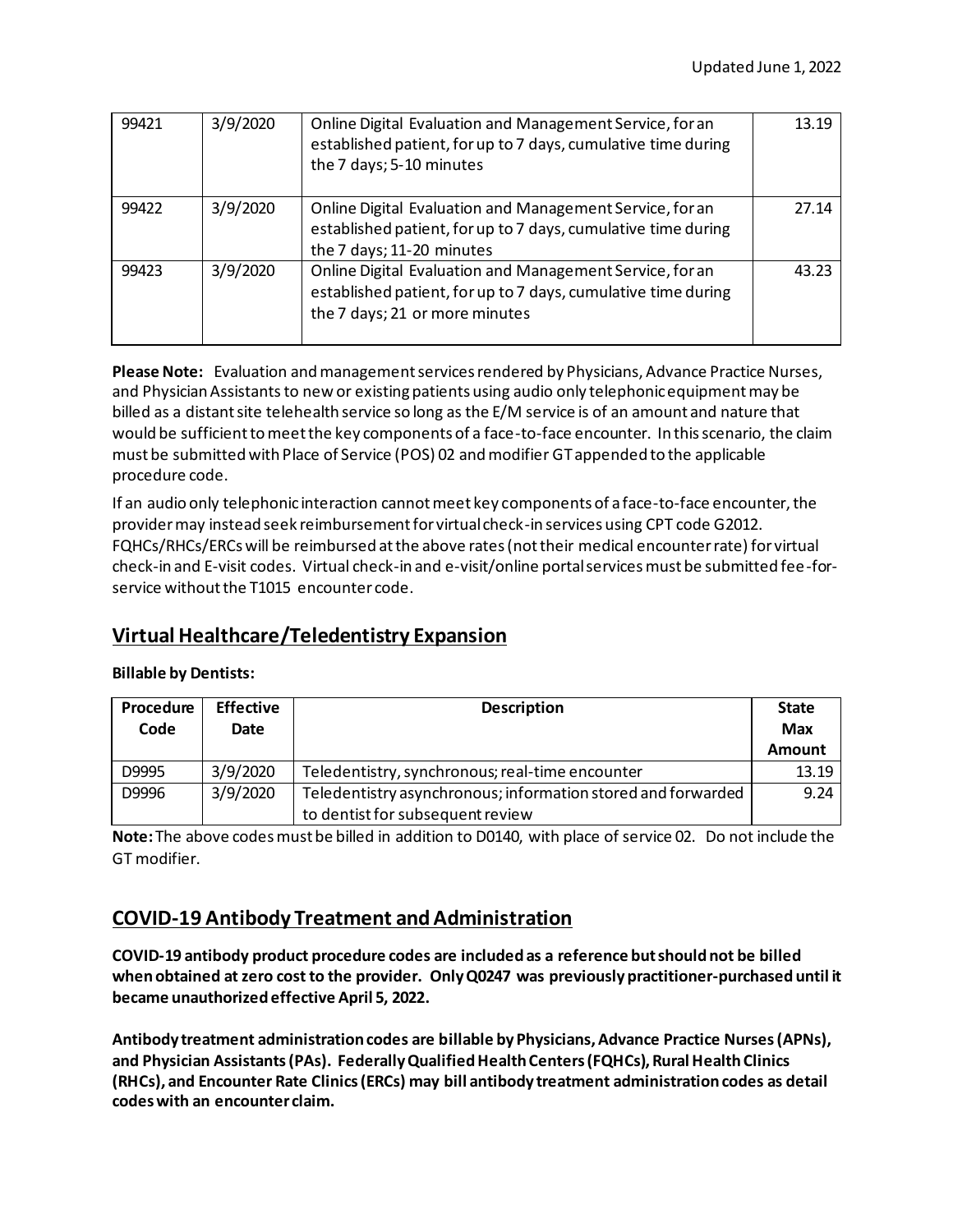**\*\*Hospitals may bill the antibody treatment administration codes marked with a double asterisk (\*\*) using revenue code 0771. Reimbursement is based on DRG (inpatient setting) or EAPG (outpatient setting) methodology.**

| Procedure | <b>Effective Date</b> | <b>Description &amp; Labeler Name</b>                                                                                                                                                                                                                                                                                                                                                                                                                                                                                        | <b>State Max Amount</b>                                                             |
|-----------|-----------------------|------------------------------------------------------------------------------------------------------------------------------------------------------------------------------------------------------------------------------------------------------------------------------------------------------------------------------------------------------------------------------------------------------------------------------------------------------------------------------------------------------------------------------|-------------------------------------------------------------------------------------|
| Code      |                       |                                                                                                                                                                                                                                                                                                                                                                                                                                                                                                                              |                                                                                     |
| Q0220     | 12/8/2021             | Tixagev and Cilgav, 300mg                                                                                                                                                                                                                                                                                                                                                                                                                                                                                                    | N/A                                                                                 |
|           |                       |                                                                                                                                                                                                                                                                                                                                                                                                                                                                                                                              | (currently government supplied                                                      |
|           |                       |                                                                                                                                                                                                                                                                                                                                                                                                                                                                                                                              | at no cost to the provider)                                                         |
| M0220     | 12/8/2021             | Injection, Tixagevimab and<br>Cilgavimab, for the pre-exposure<br>prophylaxis only, for certain adults<br>and pediatric individuals (12 years<br>of age and older weighing at least<br>40kg) with no known sars-cov-2<br>exposure, who either have<br>moderate to severely compromised<br>immune systems or for whom<br>vaccination with any available<br>covid-19 vaccine is not<br>recommended due to a history of<br>severe adverse reaction to a covid-<br>19 vaccine(s) and/or covid-19                                 | 150.50                                                                              |
|           |                       | vaccine component(s), includes<br>injection and post administration                                                                                                                                                                                                                                                                                                                                                                                                                                                          |                                                                                     |
|           |                       | monitoring                                                                                                                                                                                                                                                                                                                                                                                                                                                                                                                   |                                                                                     |
| Q0221     | 2/24/2022             | Injection, Tixagevimab and<br>Cilgavimab, for the pre-exposure<br>prophylaxis only, for certain adults<br>and pediatric individuals (12 years<br>of age and older weighing at least<br>40kg) with no known sars-cov-2<br>exposure, who either have<br>moderate to severely compromised<br>immune systems or for whom<br>vaccination with any available<br>covid-19 vaccine is not<br>recommended due to a history of<br>severe adverse reaction to a covid-<br>19 vaccine(s) and/or covid-19<br>vaccine component(s), 600 mg | N/A<br>(currently government supplied<br>at no cost to the provider)                |
| M0221**   | 12/8/2021             | Injection, Tixagevimab and<br>Cilgavimab, for the pre-exposure<br>prophylaxis only, for certain adults<br>and pediatric individuals (12 years                                                                                                                                                                                                                                                                                                                                                                                | ** Billable only by hospitals on<br>the 837I. Reimbursed using<br>EAPG methodology. |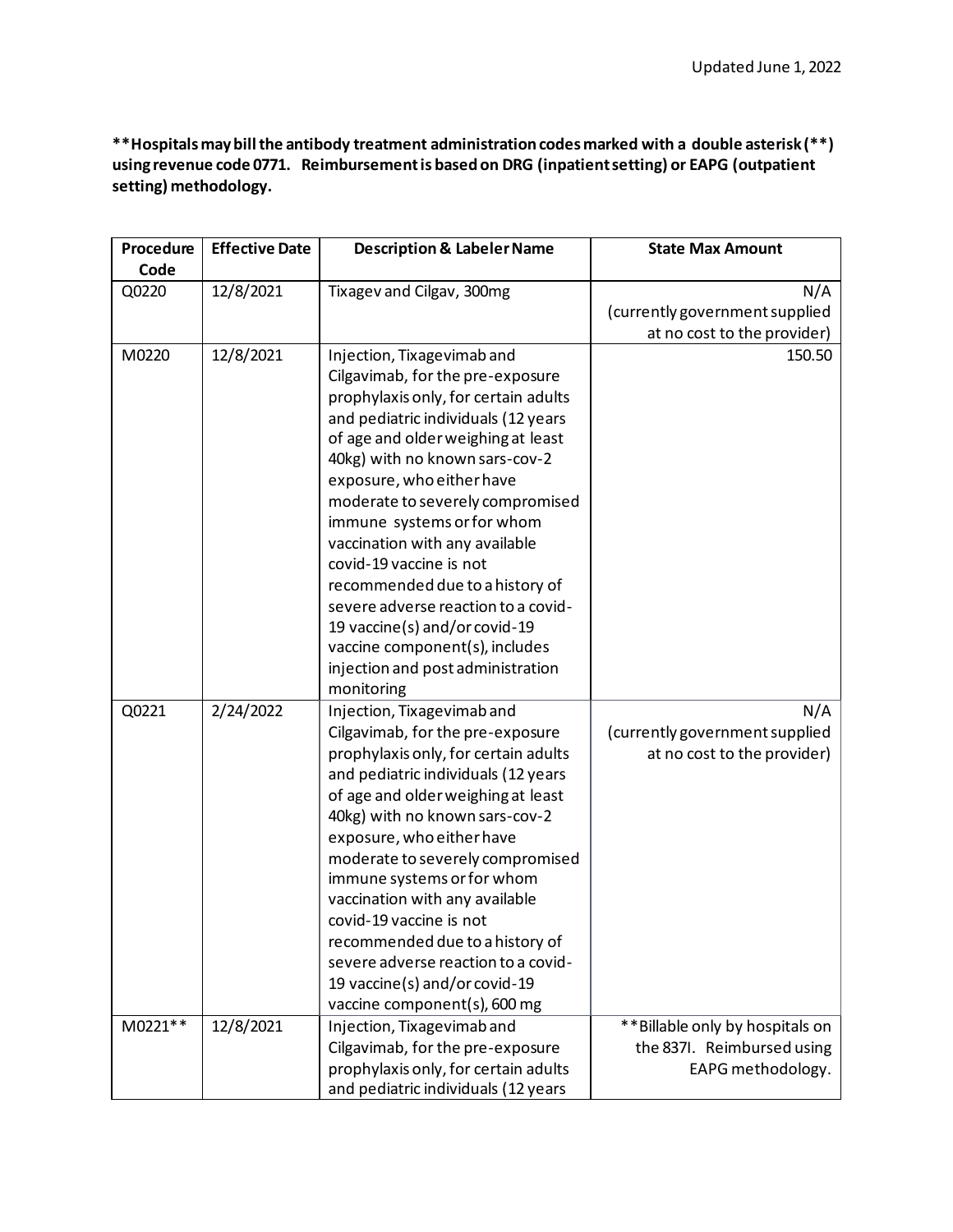|         |                | of age and older weighing at least  |                                  |
|---------|----------------|-------------------------------------|----------------------------------|
|         |                | 40kg) with no known sars-cov-2      |                                  |
|         |                | exposure, who either have           |                                  |
|         |                | moderate to severely compromised    |                                  |
|         |                | immune systems or for whom          |                                  |
|         |                | vaccination with any available      |                                  |
|         |                | covid-19 vaccine is not             |                                  |
|         |                | recommended due to a history of     |                                  |
|         |                | severe adverse reaction to a covid- |                                  |
|         |                | 19 vaccine(s) and/or covid-19       |                                  |
|         |                | vaccine component(s), includes      |                                  |
|         |                | injection and post administration   |                                  |
|         |                | monitoring in the home or           |                                  |
|         |                | residence; this includes a          |                                  |
|         |                | beneficiary's home that has been    |                                  |
|         |                | made provider-based to the          |                                  |
|         |                | hospital during the covid-19 public |                                  |
|         |                | health emergency                    |                                  |
| Q0222   | 2/11/2022      | Injection, Bebtelovimab, 175 mg     | N/A                              |
|         |                |                                     | (currently government supplied   |
|         |                |                                     | at no cost to the provider)      |
| M0222   | 2/11/2022      | Intravenous injection,              | 350.50                           |
|         |                | Bebtelovimab, includes injection    |                                  |
|         |                | and post administration monitoring  |                                  |
|         |                |                                     |                                  |
| M0223** | 2/11/2022      | Intravenous injection,              | ** Billable only by hospitals on |
|         |                | Bebtelovimab, includes injection    | the 837I. Reimbursed using       |
|         |                | and post administration monitoring  | EAPG methodology.                |
|         |                | in the home or residence; this      |                                  |
|         |                | includes a beneficiary's home that  |                                  |
|         |                | has been made provider-based to     |                                  |
|         |                | the hospital during the covid-19    |                                  |
|         |                | public health emergency             |                                  |
| Q0243   | $11/21/2020 -$ | Casirivimab and Imdevimab, 2400     | N/A                              |
|         | 1/23/2022      | mg (Regeneron)                      | (currently government supplied   |
|         |                |                                     | at no cost to the provider)      |
| M0243** | $5/6/2021 -$   | Intravenous infusion, Casirivimab   | 450.00                           |
|         | 1/23/2022      | and Imdevimab, includes infusion    | **Hospitals billing on the 837I  |
|         |                | and post administration monitoring  | will be reimbursed using EAPG    |
|         |                | (Regeneron)                         | methodology.                     |
| M0244** | $5/6/2021 -$   | Intravenous infusion or             | ** Billable only by hospitals on |
|         | 1/23/2022      | subcutaneous injection, Casirivimab | the 837I. Reimbursed using       |
|         |                | and Imdevimab includes infusion or  | EAPG methodology.                |
|         |                | injection, and post administration  |                                  |
|         |                | monitoring in the home or           |                                  |
|         |                | residence; this includes a          |                                  |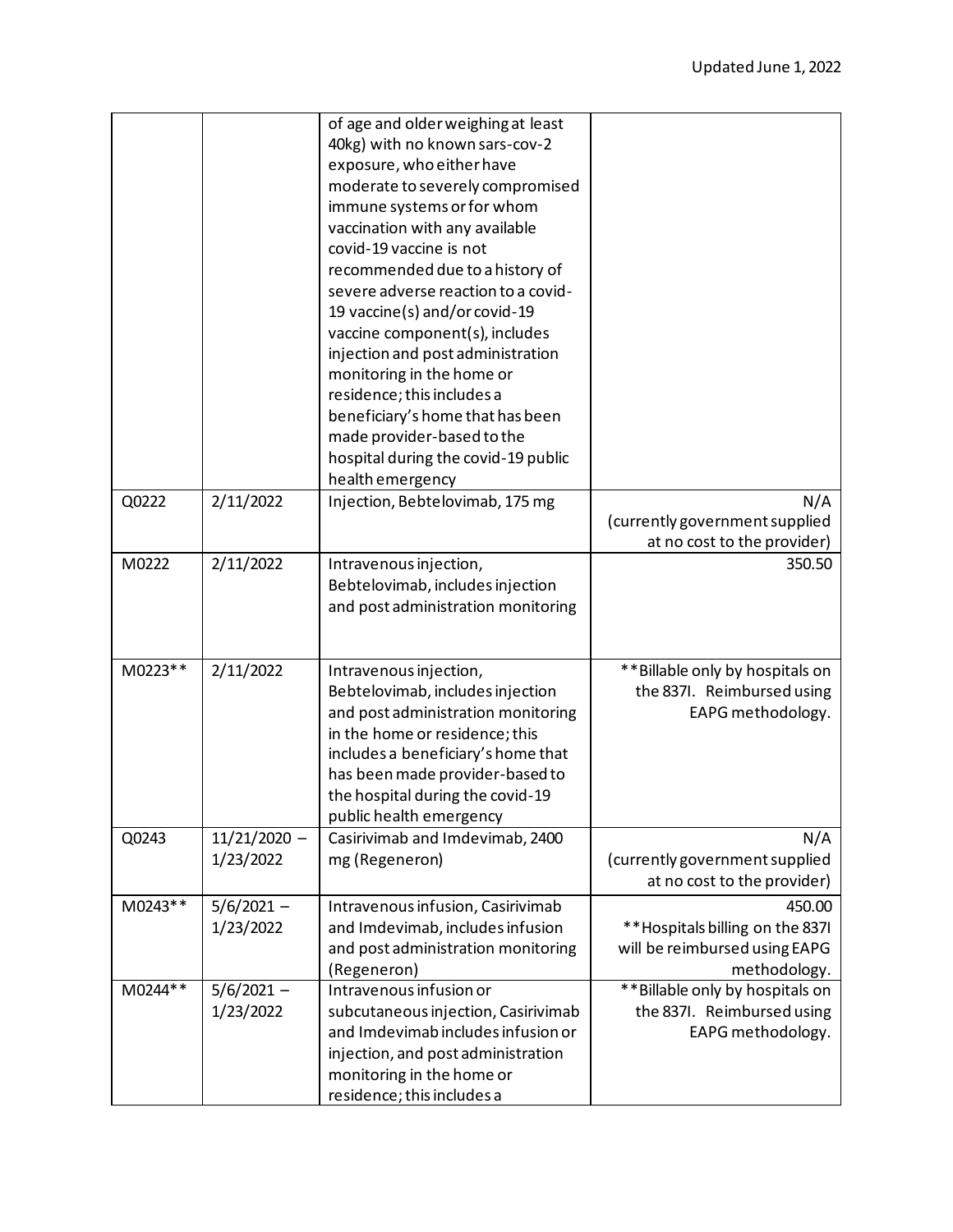|         |                           | beneficiary's home that has been<br>made provider-based to the<br>hospital during the covid-19 public<br>health emergency                                                                                                                                                                                                     |                                                                                     |
|---------|---------------------------|-------------------------------------------------------------------------------------------------------------------------------------------------------------------------------------------------------------------------------------------------------------------------------------------------------------------------------|-------------------------------------------------------------------------------------|
| Q0245   | $2/9/2021 -$<br>1/23/2022 | Injection, Bamlanivimab and<br>Etesevimab, 2100 mg (Eli Lilly)                                                                                                                                                                                                                                                                | N/A<br>(currently government supplied<br>at no cost to the provider)                |
| M0245   | $5/6/2021 -$<br>1/23/2022 | Intravenous infusion, Bamlanivimab<br>and Etesevimab, includes infusion<br>and post administration monitoring<br>(Eli Lilly)                                                                                                                                                                                                  | 450.00                                                                              |
| M0246** | $5/6/2021 -$<br>1/23/2022 | Intravenous infusion, Bamlanivimab<br>and Etesevimab, includes infusion<br>and post administration monitoring<br>in the home or residence; this<br>includes a beneficiary's home that<br>has been made provider-based to<br>the hospital during the covid-19<br>public health emergency                                       | ** Billable only by hospitals on<br>the 837I. Reimbursed using<br>EAPG methodology. |
| Q0247   | $10/1/2021 -$<br>4/4/2022 | Injection, Sotrovimab, 500 mg                                                                                                                                                                                                                                                                                                 | 2394.00                                                                             |
| M0247   | $7/1/2021 -$<br>4/4/2022  | Intravenous infusion, Sotrovimab,<br>includes infusion and post<br>administration monitoring                                                                                                                                                                                                                                  | 450.00                                                                              |
| M0248** | $5/26/2021 -$<br>4/4/2022 | Intravenous infusion, Sotrovimab,<br>includes infusion and post<br>administration monitoring in the<br>home or residence; this includes a<br>beneficiary's home that has been<br>made provider-based to the<br>hospital during the covid-19 public<br>health emergency                                                        | ** Billable only by hospitals on<br>the 837I. Reimbursed using<br>EAPG methodology. |
| Q0249   | 6/24/2021                 | Injection, Tocilizumab, for<br>hospitalized adults and pediatric<br>patients (2 years of age and older)<br>with covid-19 who are receiving<br>systemic corticosteroids and require<br>supplemental oxygen, non-invasive<br>or invasive mechanical ventilation,<br>or extracorporeal membrane<br>oxygenation (ECMO) only, 1 mg | N/A<br>(currently government supplied<br>at no cost to the provider)                |
| M0249** | 6/24/2021                 | Intravenous infusion, Tocilizumab,<br>for hospitalized adults and pediatric<br>patients (2 years of age and older)<br>with covid-19 who are receiving<br>systemic corticosteroids and require                                                                                                                                 | ** Billable only by hospitals on<br>the 837I. Reimbursed using DRG<br>methodology.  |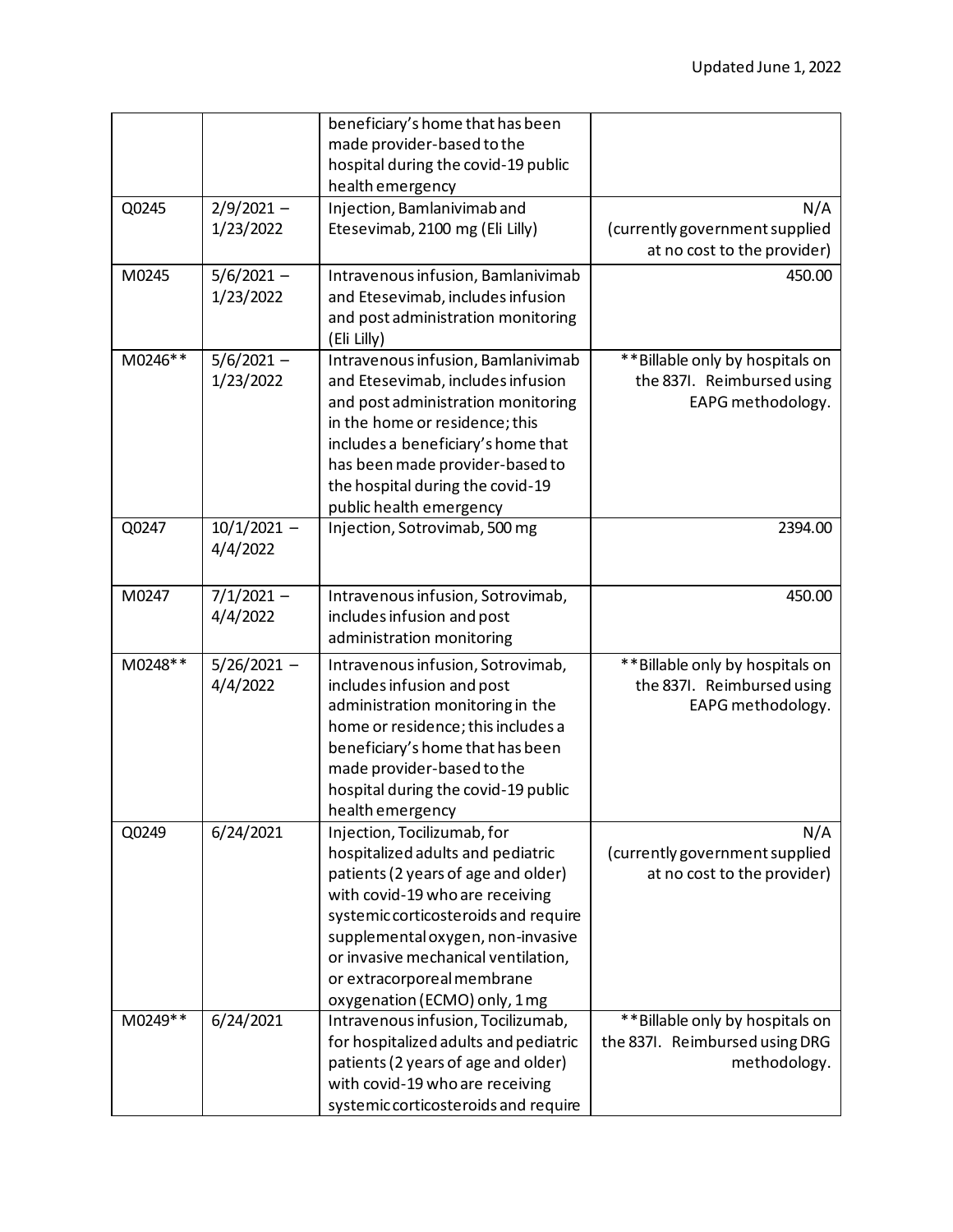|         |           | supplemental oxygen, non-invasive<br>or invasive mechanical ventilation,<br>or extracorporeal membrane<br>oxygenation (ECMO) only, includes<br>infusion and post administration<br>monitoring, first dose                                                                                                                                                                                                   |                                                                                    |
|---------|-----------|-------------------------------------------------------------------------------------------------------------------------------------------------------------------------------------------------------------------------------------------------------------------------------------------------------------------------------------------------------------------------------------------------------------|------------------------------------------------------------------------------------|
| M0250** | 6/24/2021 | Intravenous infusion, Tocilizumab,<br>for hospitalized adults and pediatric<br>patients (2 years of age and older)<br>with covid-19 who are receiving<br>systemic corticosteroids and require<br>supplemental oxygen, non-invasive<br>or invasive mechanical ventilation,<br>or extracorporeal membrane<br>oxygenation (ECMO) only, includes<br>infusion and post administration<br>monitoring, second dose | ** Billable only by hospitals on<br>the 837I. Reimbursed using DRG<br>methodology. |

## **Laboratory Services**

**Billable by Local Health Departments, Physicians, Advance Practice Nurses(APNs), Physician Assistants (PAs), and Independent Laboratories. Federally Qualified Health Centers (FQHCs), Rural Health Clinics (RHCs), and Encounter Rate Clinics (ERCs) may billthe following laboratory services as detail codes with an encounter claim when the laboratory service is performed on-site. These rates also apply to hospitals who choose to have the Department generate their claim(s) within the HFS COVID Portal per the [February 8, 2021 provider notice](https://www2.illinois.gov/hfs/MedicalProviders/notices/Pages/prn210208b.aspx) for uninsured individuals. For Medicaid-eligible participants, hospitals must bill on an institutional invoice and will be reimbursed via the EAPG methodology.**

| Procedure | <b>Effective</b> | <b>Description</b>                                                                                                                                                                                                                                                                                              | <b>State</b>  |
|-----------|------------------|-----------------------------------------------------------------------------------------------------------------------------------------------------------------------------------------------------------------------------------------------------------------------------------------------------------------|---------------|
| Code      | Date             |                                                                                                                                                                                                                                                                                                                 | <b>Max</b>    |
|           |                  |                                                                                                                                                                                                                                                                                                                 | <b>Amount</b> |
| 0202U     | 5/20/2020        | Infectious disease (bacterial or viral respiratory tract<br>infection), pathogen specific nucleic acid (DNA or RNA), 22<br>targets including severe acute respiratory syndrome<br>coronavirus 2 (SARS-CoV-2),<br>qualitative RT-PCR, nasopharyngeal swab, each pathogen<br>reported as detected or not detected | 250.07        |
| 0223U     | 6/25/2020        | Infectious disease (bacterial or viral respiratory tract<br>infection), pathogen-specific nucleic acid (DNA or RNA), 22<br>targets including severe acute respiratory syndrome<br>coronavirus 2 (SARS-CoV-2), qualitative RT-PCR,<br>nasopharyngeal swab, each pathogen reported as detected<br>or not detected | 416.78        |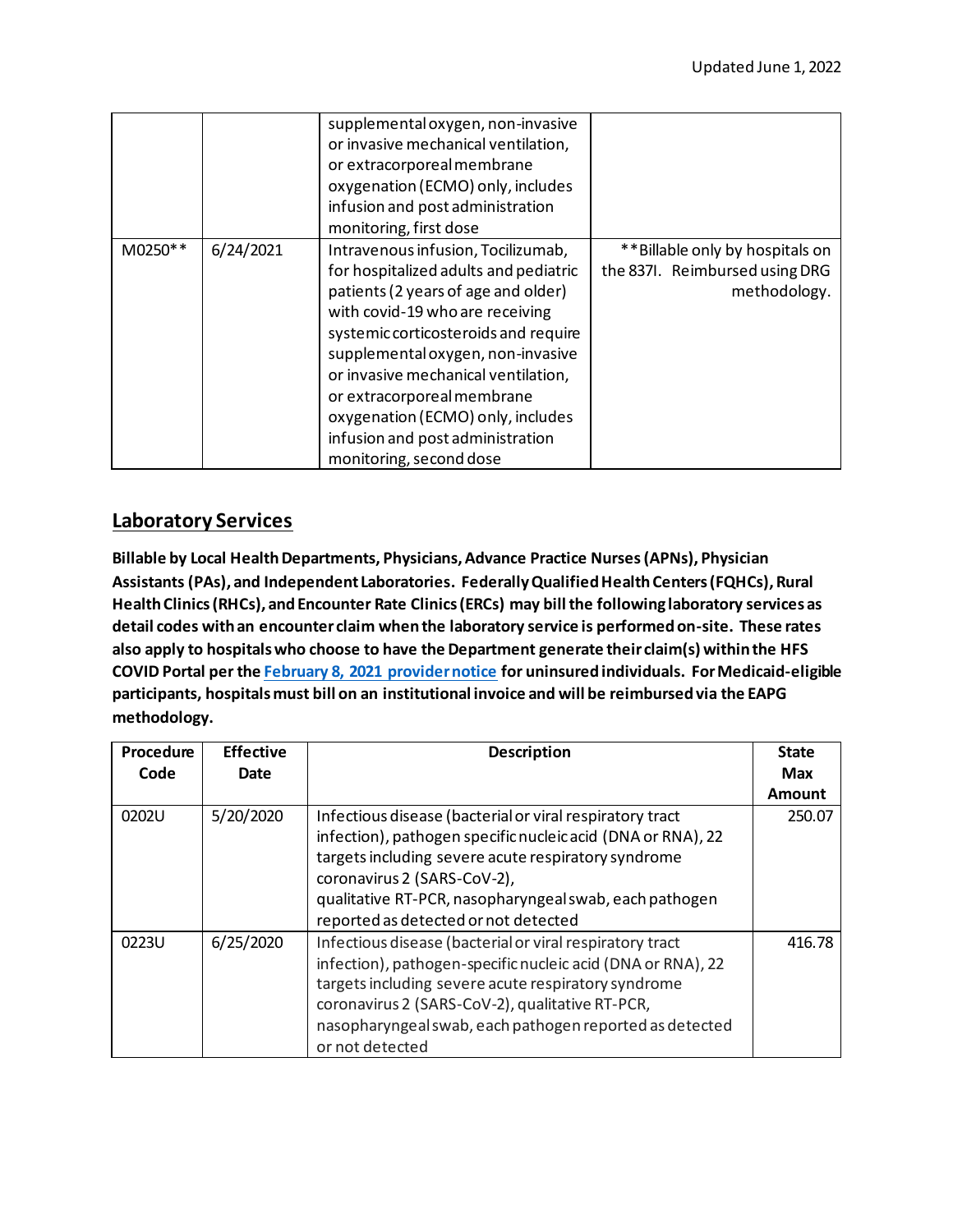| 0224U | 6/25/2020 | Antibody, severe acute respiratory syndrome coronavirus 2<br>(SARS-CoV-2) (Coronavirus disease [COVID-19]), includes<br>titer(s), when performed                                                                                                                                                                                              | 42.13  |
|-------|-----------|-----------------------------------------------------------------------------------------------------------------------------------------------------------------------------------------------------------------------------------------------------------------------------------------------------------------------------------------------|--------|
| 0225U | 8/10/2020 | Infectious disease (bacterial or viral respiratory tract<br>infection) pathogen-specific DNA and RNA, 21 targets,<br>including severe acute respiratory syndrome coronavirus 2<br>(SARS-CoV-2), amplified probe technique, including multiplex<br>reverse transcription for RNA targets, each analyte reported<br>as detected or not detected | 416.78 |
| 0226U | 8/10/2020 | Surrogate viral neutralization test (sVNT), severe acute<br>respiratory syndrome coronavirus 2 (SARS-CoV-2)<br>(Coronavirus disease [COVID-19]), ELISA, plasma, serum                                                                                                                                                                         | 42.28  |
| 0240U | 10/6/2020 | Infectious disease (viral respiratory tract infection),<br>pathogen-specific RNA, 3 targets (severe acute respiratory<br>syndrome coronavirus 2 [SARS-CoV-2], influenza A, influenza<br>B), upper respiratory specimen, each pathogen reported as<br>detected or not detected                                                                 | 142.63 |
| 0241U | 10/6/2020 | Infectious disease (viral respiratory tract infection),<br>pathogen-specific RNA, 4 targets (severe acute respiratory<br>syndrome coronavirus 2 [SARS-CoV-2], influenza A, influenza<br>B, respiratory syncytial virus [RSV]), upper respiratory<br>specimen, each pathogen reported as detected or not<br>detected                           | 142.63 |
| 86318 | 4/10/2020 | Immunoassay for infectious agent antibody(ies), qualitative<br>or semiqualitative, single step method (e.g. reagent strip)                                                                                                                                                                                                                    | 16.90  |
| 86328 | 4/10/2020 | Immunoassay for infectious agent antibody(ies), qualitative<br>or semiquantitative, single-step method (e.g., reagent strip);<br>severe acute respiratory syndrome coronavirus 2 (SARS-CoV-<br>2) (Coronavirus disease [COVID-19])                                                                                                            | 45.23  |
| 86408 | 8/10/2020 | Neutralizing antibody, severe acute respiratory syndrome<br>coronavirus 2 (SARS-CoV-2) (Coronavirus disease [COVID-<br>19]); screen                                                                                                                                                                                                           | 42.13  |
| 86409 | 8/10/2020 | Neutralizing antibody, severe acute respiratory syndrome<br>coronavirus 2 (SARS-CoV-2) (Coronavirus disease [COVID-<br>19]); titer                                                                                                                                                                                                            | 105.33 |
| 86413 | 9/8/2020  | Severe acute respiratory syndrome coronavirus 2 (SARS-CoV-<br>2) (Coronavirus disease [COVID-19]) antibody, quantitative                                                                                                                                                                                                                      | 51.43  |
| 86769 | 4/10/2020 | Antibody; severe acute respiratory syndrome coronavirus 2<br>(SARS-CoV-2) (Coronavirus disease [COVID-19])                                                                                                                                                                                                                                    | 42.13  |
| 87426 | 6/25/2020 | Infectious agent antigen detection by immunoassay<br>technique, (eg, enzyme immunoassay [EIA], enzyme-linked<br>immunosorbent assay [ELISA], immunochemiluminometric<br>assay [IMCA]) qualitative or semiquantitative, multiple-step                                                                                                          | 35.33  |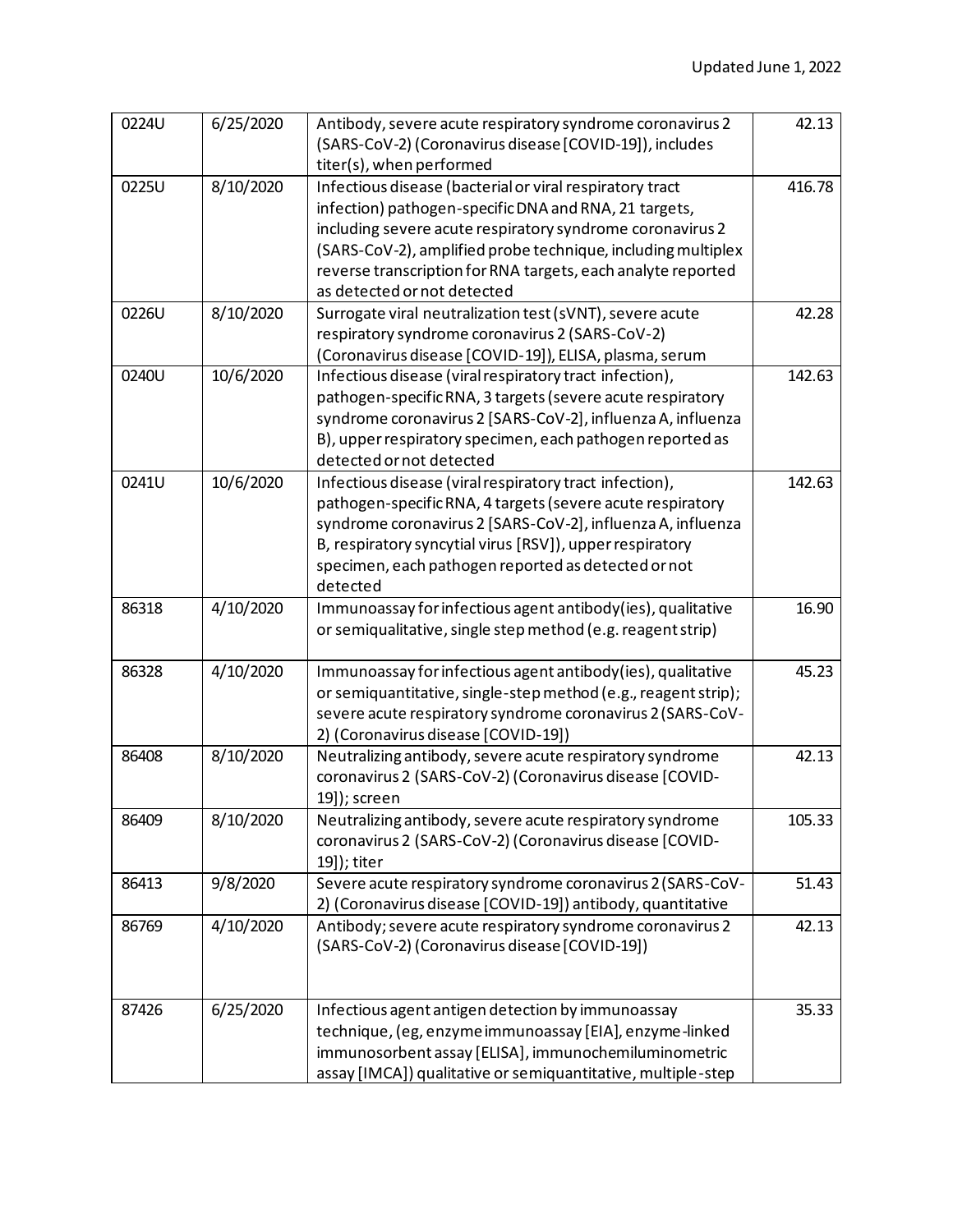|       |                                   | method; severe acute respiratory syndrome coronavirus (eg,<br>SARS-CoV, SARS-CoV-2 [COVID-19])                                                                                                                                                                                                                                                                                                                           |        |
|-------|-----------------------------------|--------------------------------------------------------------------------------------------------------------------------------------------------------------------------------------------------------------------------------------------------------------------------------------------------------------------------------------------------------------------------------------------------------------------------|--------|
| 87428 | 11/10/2020                        | Infectious agent antigen detection by immunoassay<br>technique, (eg, enzyme immunoassay [EIA], enzyme-linked<br>immunosorbent assay [ELISA], fluorescence immunoassay<br>[FIA], immunochemiluminometric assay [IMCA]) qualitative<br>or semiquantitative; severe acute respiratory syndrome<br>coronavirus (eg, SARS-CoV, SARS-CoV-2 [COVID-19]) and<br>influenza virus types A and B SD: SARSCOV & INF VIR A&B AG<br>IA | 63.59  |
| 87635 | 3/13/2020                         | Infectious agent detection by nucleic acid (DNA or RNA);<br>severe acute respiratory syndrome coronavirus 2 (SARS-CoV-<br>2) (Coronavirus disease [COVID-19]), amplified probe<br>technique                                                                                                                                                                                                                              | 51.31  |
| 87636 | 10/6/2020                         | Infectious agent detection by nucleic acid (DNA or RNA);<br>severe acute respiratory syndrome coronavirus 2 (SARS-CoV-<br>2) (Coronavirus disease [COVID-19]) and influenza virus types<br>A and B, multiplex amplified probe technique                                                                                                                                                                                  | 142.63 |
| 87637 | 10/6/2020                         | Infectious agent detection by nucleic acid (DNA or RNA);<br>severe acute respiratory syndrome coronavirus 2 (SARS-CoV-<br>2) (Coronavirus disease [COVID-19]), influenza virus types A<br>and B, and respiratory syncytial virus, multiplex amplified<br>probe technique                                                                                                                                                 | 142.63 |
| 87811 | 10/6/2020                         | Infectious agent antigen detection by immunoassay with<br>direct optical (ie, visual) observation; severe acute<br>respiratory syndrome coronavirus 2 (SARS-CoV-2)<br>(Coronavirus disease [COVID-19])                                                                                                                                                                                                                   | 41.38  |
| U0001 | 2/4/2020                          | CDC 2019-Novel Coronavirus real-time RT-PCR diagnostic<br>panel                                                                                                                                                                                                                                                                                                                                                          | 35.91  |
| U0002 | 2/4/2020                          | Coronavirus (COVID-19) SARS-COV-2/2019-NCOV, Non-CDC<br>Lab Test                                                                                                                                                                                                                                                                                                                                                         | 51.31  |
| U0003 | 4/14/2020<br>through<br>2/28/2021 | Infectious Agent Detection by Nucleic Acid (DNA or RNA);<br>SARS-COV-2, COVID-19, Amplified Probe Technique, High<br>Throughput Technologies                                                                                                                                                                                                                                                                             | 100.00 |
| U0003 | 3/1/2021                          | Infectious Agent Detection by Nucleic Acid (DNA or RNA);<br>SARS-COV-2, COVID-19, Amplified Probe Technique, High<br>Throughput Technologies                                                                                                                                                                                                                                                                             | 75.00  |
| U0004 | 4/14/2020<br>through<br>2/28/2021 | 2019-NCOV Coronavirus, SARS-CoV-2/2019-nCoV (COVID-<br>19), Any Technique, Multiple Subtypes, Non-CDC, High<br>Throughput Technologies                                                                                                                                                                                                                                                                                   | 100.00 |
| U0004 | 3/1/2021                          | 2019-NCOV Coronavirus, SARS-CoV-2/2019-nCoV (COVID-<br>19), specimen collection. (*add-on to U0003 or U0004 Any<br>Technique, Multiple Subtypes, Non-CDC, High Throughput<br>Technologies                                                                                                                                                                                                                                | 75.00  |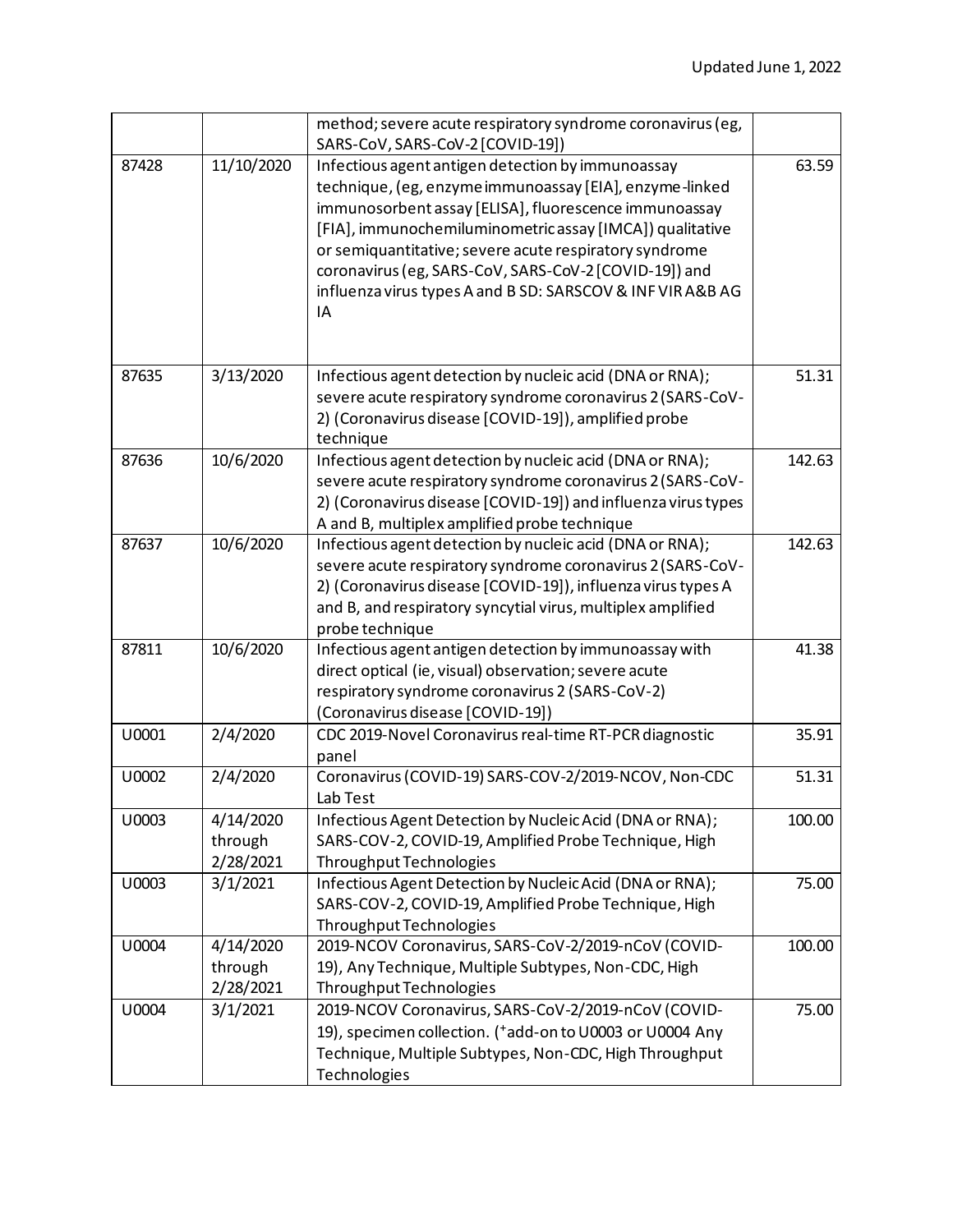| $+U0005$ | 3/1/2021 | Infectious agent detection by nucleic acid (DNA or RNA);<br>severe acute respiratory syndrome coronavirus 2 (SARS-CoV-<br>2) (Coronavirus disease [COVID-19]), amplified probe<br>technique, CDC or non-CDC, making use of high throughput<br>technologies, completed within 2 calendar days from date<br>and time of; List separately in addition to either HCPCS code<br>U0003 or U0004)<br>NOTE: certain conditions must be met to bill this code;<br>refer to the 02/26/2021 provider notice for billing<br>guidelines | 25.00 |
|----------|----------|----------------------------------------------------------------------------------------------------------------------------------------------------------------------------------------------------------------------------------------------------------------------------------------------------------------------------------------------------------------------------------------------------------------------------------------------------------------------------------------------------------------------------|-------|
|----------|----------|----------------------------------------------------------------------------------------------------------------------------------------------------------------------------------------------------------------------------------------------------------------------------------------------------------------------------------------------------------------------------------------------------------------------------------------------------------------------------------------------------------------------------|-------|

### **COVID-19 Diagnostic Testing Specimen Collection**

**\*Billable by Local Health Departments, Physicians, Advance Practice Nurses (APNs), Physician Assistants (PAs), and Federally Qualified Health Centers (FQHCs) with drive-thru testing sites. FQHCs may bill fee-for-service when there is not a billable medical encounter.**

**\*\*Billable by Local Health Departments, Physicians, Advance Practice Nurses (APNs), Physician Assistants (PAs), and Independent Labs.**

| Procedure | <b>Effective</b> | <b>Description</b>                                             | <b>State</b>  |
|-----------|------------------|----------------------------------------------------------------|---------------|
| Code      | Date             |                                                                | <b>Max</b>    |
|           |                  |                                                                | <b>Amount</b> |
| 99000*    | 3/18/2020        | Handling of Specimen for Transfer from Office to a Lab         | 23.46         |
| $G2023**$ | 3/1/2020         | Specimen Collection, SARS-CoV-2, COVID-19, any specimen        | 23.46         |
|           |                  | source                                                         |               |
| G2024***  | 3/1/2020         | Specimen collection for severe acute respiratory syndrome      | 25.46         |
|           |                  | coronavirus 2 (SARS-CoV-2) (Coronavirus disease [COVID-        |               |
|           |                  | 19]), from an individual in a skilled nursing facility or by a |               |
|           |                  | laboratory on behalf of a home health agency, any specimen     |               |
|           |                  | source                                                         |               |

**\*\*\*Billable by Independent Labs only.**

### **COVID-19 Testing and Testing-Related Services for the Uninsured Population**

**The following procedure codes are covered for the uninsured population for the purposes of COVID-19 testing and testing-related services for dates of service beginning March 18, 2020. Testing-related services include those directly related to the administration of an in vitro diagnostic product described in section 1905(a)(3)(B) of the Social Security Act, or to the evaluation of a patient for purposes of determining the need for such product.**

HCPCS codes: G2010, G2012, G2023, G2024, G2061, G2062, G2063, G2250, G2251, G2252, T1015, U0001, U0002, U0003, U0004, U0005